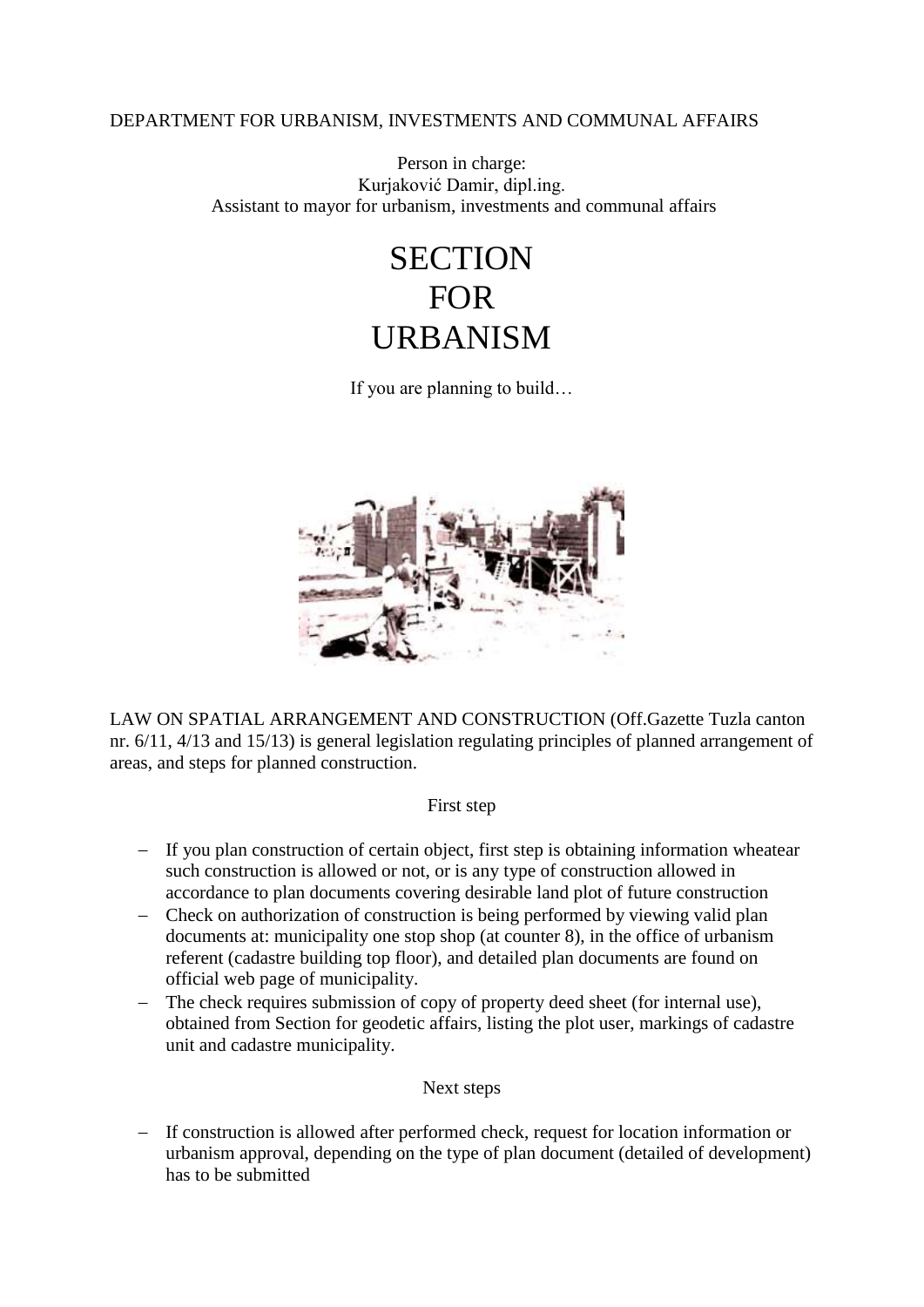- Upon obtaining of location information / urbanism approval, construction cannot start because submission of request for issuance of construction approval has to be performed
- After the issuance of construction approval, construction can start, with annotation that start of the works needs to be reported to urbanism-construction inspection, no later than 8 days before the start of works.
- Upon completion of construction of the object which needs to be connected to communal infrastructure, obtaining of usage approval need to take place, and prior to it, technical exam has to be performed by appointed commission.

### Final step

 Upon issuance of usage approval, object can be used, placed in the state of operation with previous obtaining of work approval, in accordance to special legal regulation (if it matter of business premises).

Section for urbanism operates with following plan documents, used for issuance of urbanism approvals and location information:

- 1. Development plan documents Spatial plan for area of Tuzla canton for period 2005-2025, and Urbanism plan Gradačac 2020
- 2. Detailed plan documents Regulation plan of lakes Hazna and Vidara lakes zones, spa and sport-recreation zone, Regulation plan "Center" Regulation plan of free industrial zone II Regulation plan of business zone Vučkovci Regulation plan of Porebrice Urbanism project of Alija Izetbegović square

## LOCATION INFORMATION

- Location information is administrative act of short procedure, issued by Ministry or authorized municipal department, given to investor in written form and listing the urbanism-technical conditions for projecting, and other conditions for approvals for future changes on certain location, and all these conditions are determined in accordance to detailed plan documents.
- Request for location information includes:
	- 1. Copy of cadastre plan with listed user of subject plot
	- 2. Notional solution of construction with description of use and function or other intervention on the area, with general technical indicators.
	- 3. Description of planned work technology if it is matter of production construction
	- 4. Other data or documents determined as relevant for preparation and creation of location information
	- 5. Proof of paid administrative tax
- Administrative taxes for location information are regulated by special municipal decision and they are identical to administrative taxes for urbanism approval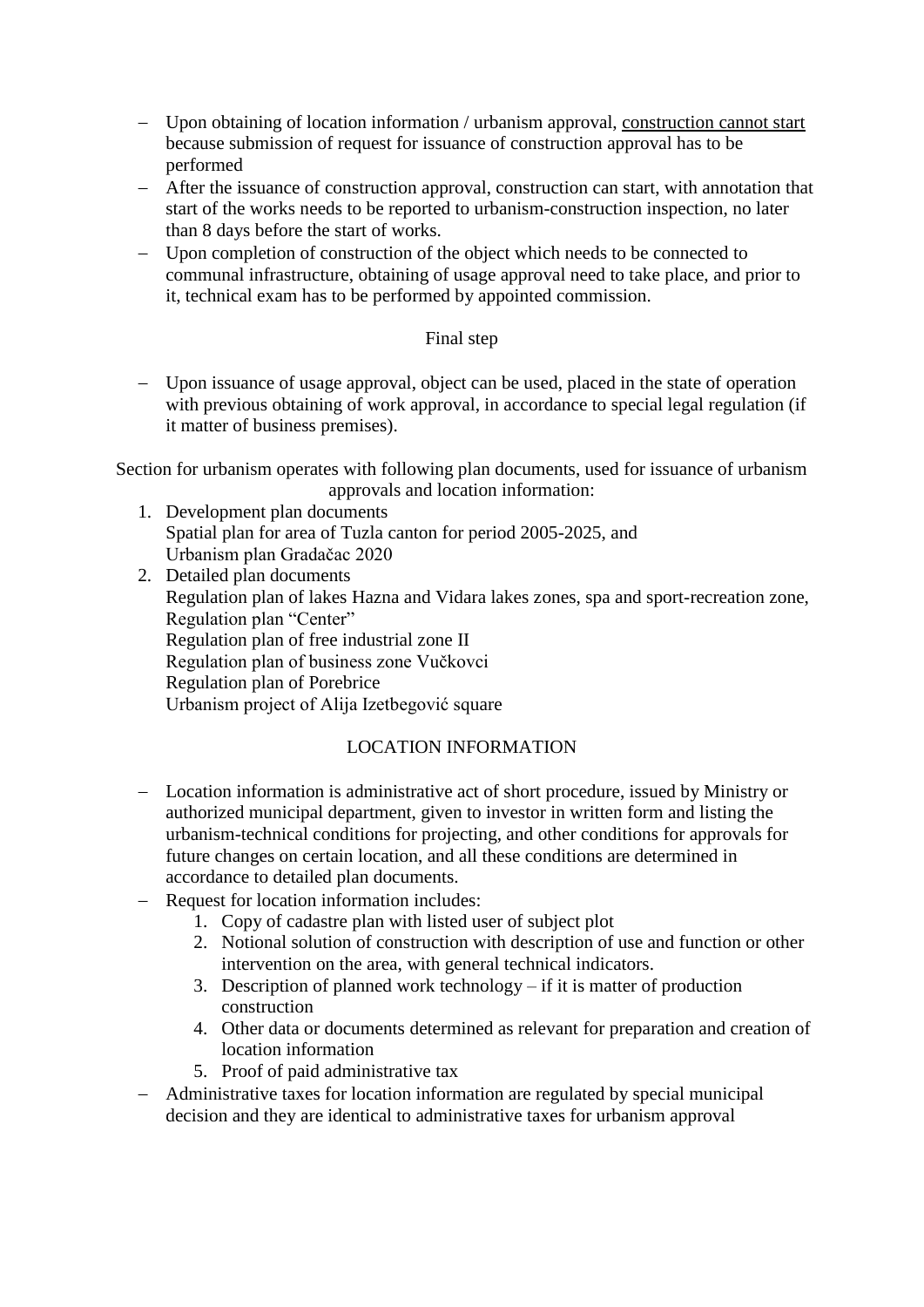## URBANISM APPROVAL

- Urbanism approval is administrative act, issued by Ministry or authorized municipal department, defining conditions for projecting and approval of future changes on the area, in absence of detailed plan document for that area.
- Request for urbanism approval includes:
	- 1. Copy of cadastre plan with listed user of subject plot
	- 2. Explanation of request with data needed for determination of urbanismtechnical and other conditions.
	- 3. Other data or documents relevant for preparation and creation of urbanism approval
	- 4. Proof of paid administrative tax
- Administrative taxes for urbanism approval are regulated by decision on municipal administrative taxes and tariffs, (Off.Gazette municipality Gradačac, 4/14) and they are calculated by squares and purpose of the objects being built and they are between 25,00 and 400,00 KM.

# APPROVAL FOR CONSTRUCTION

- Construction of building, reconstruction, upgrading, add-ons and change of use of existing building, can be done by investor explicitly based on approval for construction issued by the Ministry or authorized municipal department which issued location information / urbanism approval.
- Request for approval for construction includes:
	- 1. Location information / urbanism information
	- 2. Proof of construction right, in accordance to article 114 of the Law
	- 3. 3 copies of Main project documentation
	- 4. Written report on performed revision of Main project for objects which are subject of revision by law
	- 5. Report on research works, if data provided in them served for creation of Main project, and technological report if necessary
	- 6. Other annexes set by special regulations
	- 7. Proof of paid administrative tax
- Administrative taxes for urbanism approval are regulated by decision on municipal administrative taxes and tariffs, (Off.Gazette municipality Gradačac, 4/14) and they are calculated by squares and purpose of the objects being built and they are between 25,00 and 400,00 KM

## Approval for construction is not required for:

- Auxiliary constructions used for regular use of individual accommodation object, built on the plot with approval for construction being issued (individual garages, storages, wood storages with gross dimensions of 18 m2 and height of 3 m, sheds, water wells, water tanks with capacity up to 10 m3, septic tanks with capacity up to 10 m3)
- Green houses with gross surface up to  $30 \text{ m}$  and  $4 \text{ m}$  of height in relation to surrounding terrain
- $-$  Mounting construction objects and kiosks with up to 12 m2
- Kids playing courts and foundations of stable kid's toys
- Sheds for public transportation stops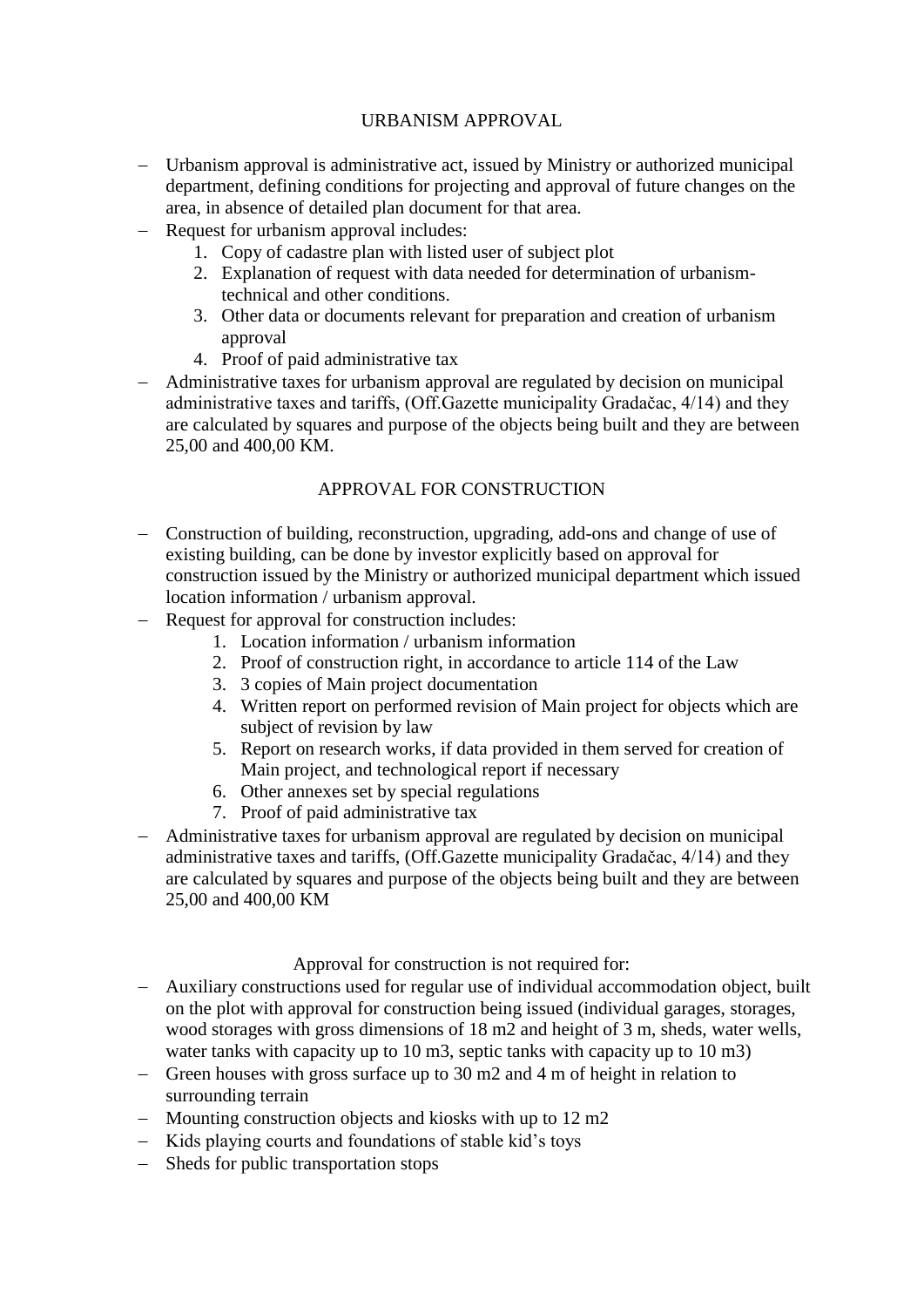- $-$  Billboards with up to 12 m2
- Sport courts without grandstands with complete surface on the ground (tennis courts, football courts, …)
- Works on stairways, hallways and similar, access roads to buildings and inside of it, for enabling undisturbed access and movement of persons with disabilities
- Works of replacement and upgrade of equipment, in accordance to the use of building
- Memorials and monuments.

Above listed works can be performed under conditions of previously solved property-legal affairs and obtained location information/urbanism approval. For these works, it is needed to obtain Solution on completion of structure, after technical exam performed by Section for urbanism.

Following operations do not require obtaining approval for construction or urbanism approval/location information:

- Works of regular maintenance and fixing of the damages on buildings (continuous maintenance)
- Construction of individual or family tomb, in accordance to regulated standards
- Arrangement around individual accommodation object with obtained approval for construction (construction of the fences, paths or platforms, walls up to height of 0,80 m from the ground, garden pool or fish pool with surface up to 20 m2, garden fireplace with surface of 1,5 m2 and height up to 3 m)
- Setting up the green houses used especially for agricultural production
- Cable and aerial installation on house-level electricity, telecommunications and CATV networks, and getting buildings with obtained approval for construction connected to communal installations (water, sewage, gas)

# APPROVAL FOR USE

- Each constructed building with obtained approval for construction, can be started to be used only when Ministry or authorized municipal department issues approval for use based on previously performed technical check of the building.
- Request for approval for use includes:
	- 1. Copy of approval for construction, including eventual changes and upgrades
	- 2. Geodetic drawing of construction created on cadastre overlay
	- 3. Written statement of implementer, on implemented works
	- 4. Written report of supervision over construction with certificate on work completion
	- 5. Location information/urbanism approval
	- 6. Proof of paid administrative tax
- Upon receiving of complete request, authorized municipal department appoints commission for technical exam, whose job is determining was the construction built in accordance to technical documentation, technical regulations and norms, and conditions for construction set by special regulations
- Based on positive grade from official minutes made by technical commission, approval for use gets issued.
- Administrative taxes for this approval are regulated by decision on municipal administrative taxes and tariffs, (Off.Gazette municipality Gradačac, 4/14) and they are calculated by squares and purpose of the objects being built and they are between 50,00 and 200,00 KM